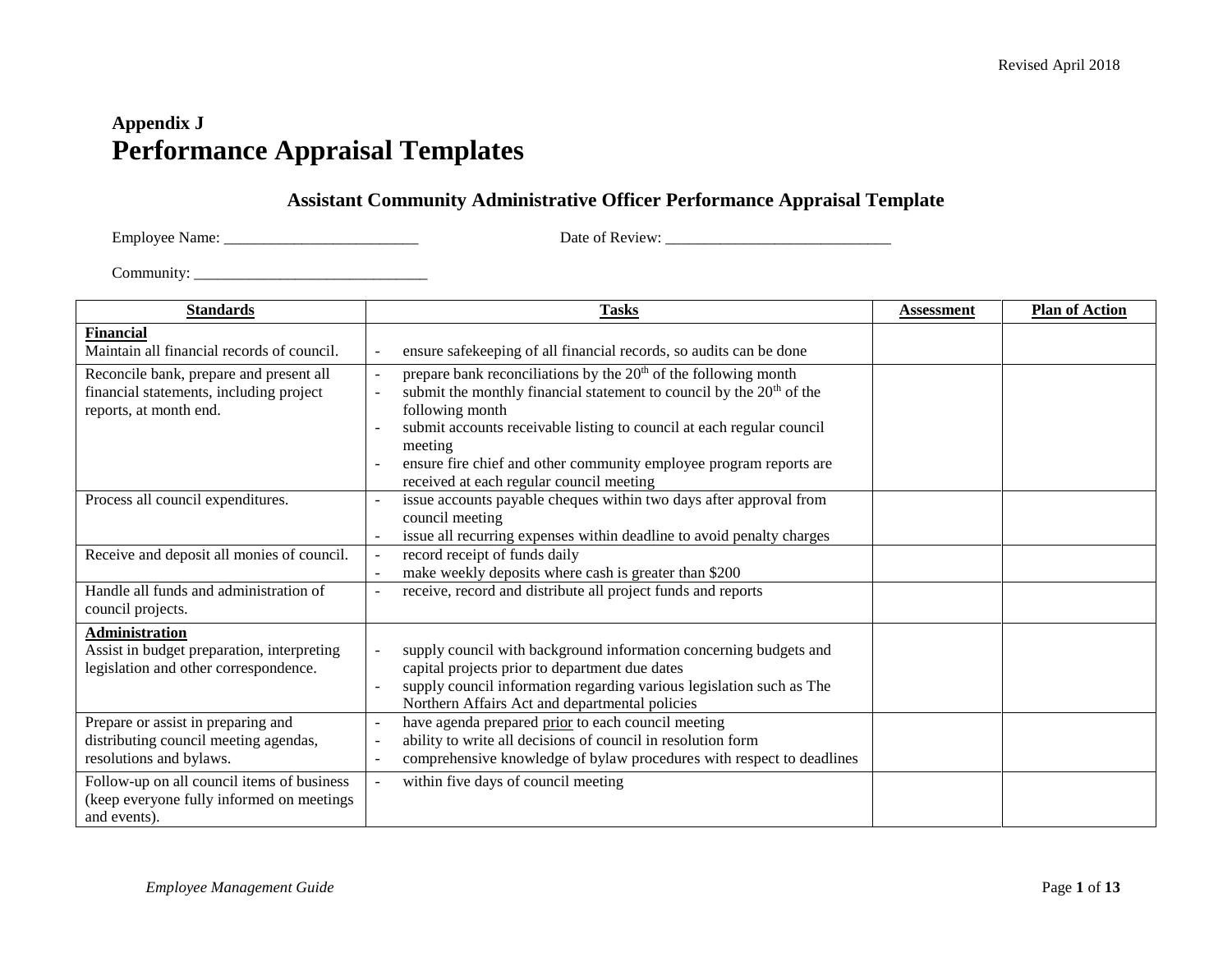| <b>Standards</b>                                                                                                                     | <b>Tasks</b>                                                                                                                                                                                                                   | <b>Assessment</b> | <b>Plan of Action</b> |
|--------------------------------------------------------------------------------------------------------------------------------------|--------------------------------------------------------------------------------------------------------------------------------------------------------------------------------------------------------------------------------|-------------------|-----------------------|
| <b>Clerical</b><br>Receive, record and ensure proper<br>handling of correspondence.                                                  | prescreen incoming correspondence to ensure council deals with all<br>important items                                                                                                                                          |                   |                       |
| Relay or respond to correspondence upon<br>council's direction.                                                                      | within five days of council direction given                                                                                                                                                                                    |                   |                       |
| Act as receptionist in the council office.                                                                                           | receive all calls and relay all messages within the day, whenever possible                                                                                                                                                     |                   |                       |
| Take minutes at every regular and special<br>council meeting.                                                                        | prepare all meeting minutes and distribute them to members of council<br>and post in public place(s) within five days of council meeting<br>ensure council adopts all meeting minutes by resolution at next council<br>meeting |                   |                       |
| Represent council at meetings upon their<br>request or direction.                                                                    | assume responsibility whenever directed to attend                                                                                                                                                                              |                   |                       |
| Maintain regular working hours at council<br>office. These hours are: ______ a.m. to<br>p.m., ______days per week.                   | punctual attendance at office and meetings                                                                                                                                                                                     |                   |                       |
| Disclose approved information to public.                                                                                             | within one day of request                                                                                                                                                                                                      |                   |                       |
| Immediately report all absenteeism to<br>supervisor.                                                                                 | prior to $\_\_\_\_\$ a.m.                                                                                                                                                                                                      |                   |                       |
| Participate in training programs to enable<br>the assistant community administrative<br>officer to carry out the assigned functions. | attend all training courses, as required<br>supervise and train administrative support staff, as requested                                                                                                                     |                   |                       |
| <b>Employer's Comments:</b>                                                                                                          | <b>Employee's Comments:</b>                                                                                                                                                                                                    |                   |                       |
|                                                                                                                                      |                                                                                                                                                                                                                                |                   |                       |

 $\_$ 

Employer's Signature Employee's Signature

Date: \_\_\_\_\_\_\_\_\_\_\_\_\_\_\_\_\_\_\_\_\_\_\_\_\_\_\_\_\_\_\_\_\_\_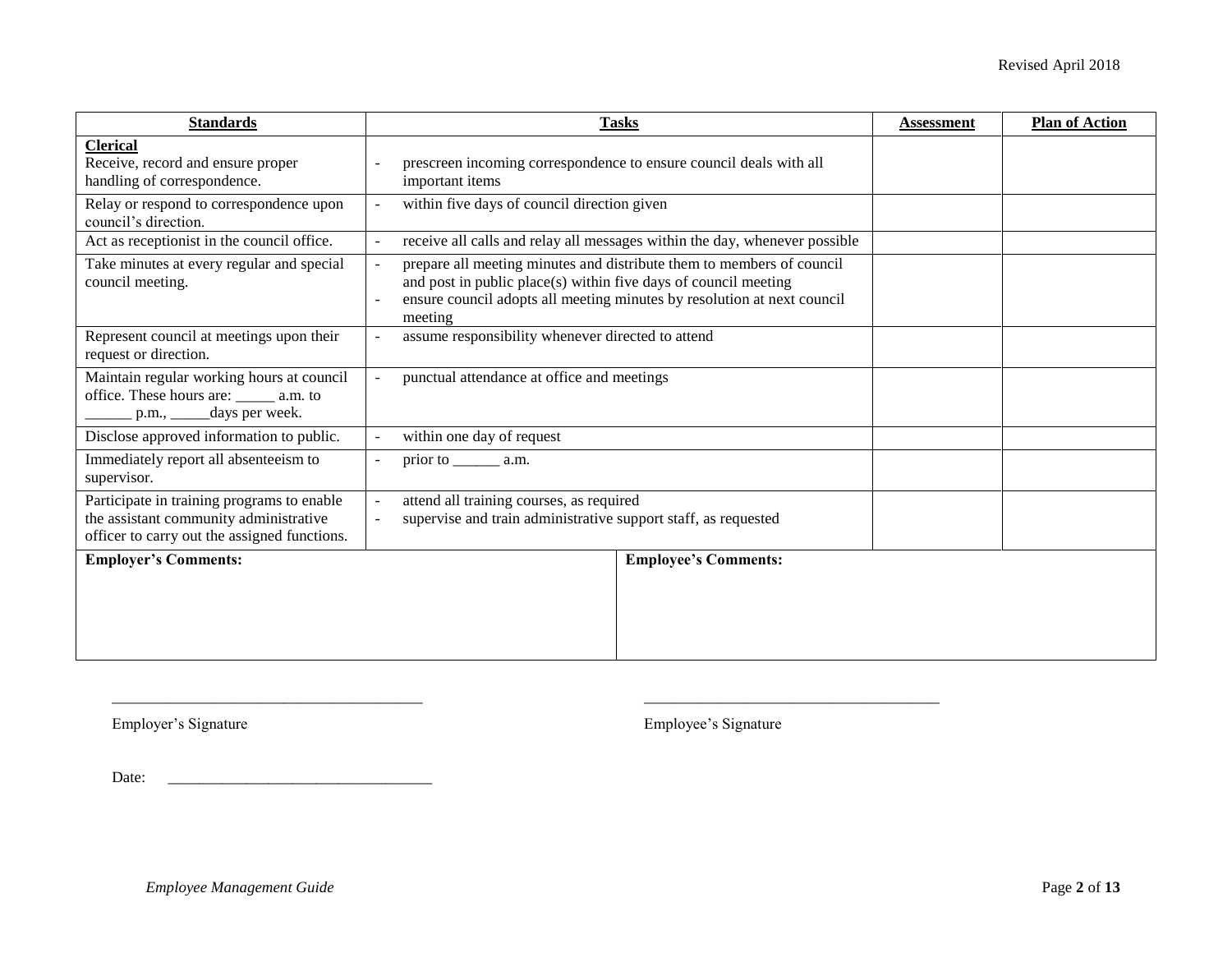## **Community Administrative Officer Performance Appraisal Template**

Employee Name: \_\_\_\_\_\_\_\_\_\_\_\_\_\_\_\_\_\_\_\_\_\_\_\_\_ Date of Review: \_\_\_\_\_\_\_\_\_\_\_\_\_\_\_\_\_\_\_\_\_\_\_\_\_\_\_\_\_

| <b>Standards</b>                                                                                                                                                                                                                                                                      | <b>Tasks</b>                                                                                                                                                                                                                                                                                                                                                                                                     | <b>Assessment</b> | <b>Plan of Action</b> |
|---------------------------------------------------------------------------------------------------------------------------------------------------------------------------------------------------------------------------------------------------------------------------------------|------------------------------------------------------------------------------------------------------------------------------------------------------------------------------------------------------------------------------------------------------------------------------------------------------------------------------------------------------------------------------------------------------------------|-------------------|-----------------------|
| <b>Financial</b><br>Ensure all monies received are deposited<br>and all expenditures are processed in<br>accordance with departmental directives.                                                                                                                                     | monies deposited per departmental policy<br>ensure all expenditures are in accordance with departmental policy and<br>by council resolution<br>report any unlawful use of funds to council<br>report to minister any unlawful use of funds not addressed by council<br>where previously reported to council                                                                                                      |                   |                       |
| Ensure all financial records of council are<br>completed, balanced on a monthly basis and<br>kept in safekeeping in the place designated<br>by council or the council office, in<br>accordance with departmental directives<br>and policies concerning community<br>financial audits. | review with council, completed and balanced bank reconciliations by<br>the $20th$ of the following month<br>review with council, the monthly financial statement by the 20 <sup>th</sup> of the<br>following month<br>review with council, accounts receivable and payable listing at each<br>regular council meeting<br>ensure proper filing and safekeeping of all financial records, so audits<br>can be done |                   |                       |
| Ensure budgets are prepared in sufficient<br>detail and time to allow good planning.                                                                                                                                                                                                  | as per council's planning meetings, the draft budget is to be completed<br>in conjunction with the community management plan by Jan. 31<br>after council review and approval, budget and plan are submitted to the<br>department by required deadline                                                                                                                                                            |                   |                       |
| Ensure proper collection of taxes.                                                                                                                                                                                                                                                    | ensure all tax payments are recorded and forwarded to the department<br>as per policy<br>encourage payment of taxes by explaining the tax process to residents<br>and assisting with tax collections<br>participate in the tax sale process per departmental direction                                                                                                                                           |                   |                       |
| <b>Administration</b><br>Follow the personnel policy developed by<br>the council concerning community<br>employees.                                                                                                                                                                   | manage and supervise community employees<br>train community administrative support staff, as requested<br>advise council of personnel problems and possible solutions<br>ensure personnel policies are adequate for the community and conform<br>to departmental policy and applicable laws                                                                                                                      |                   |                       |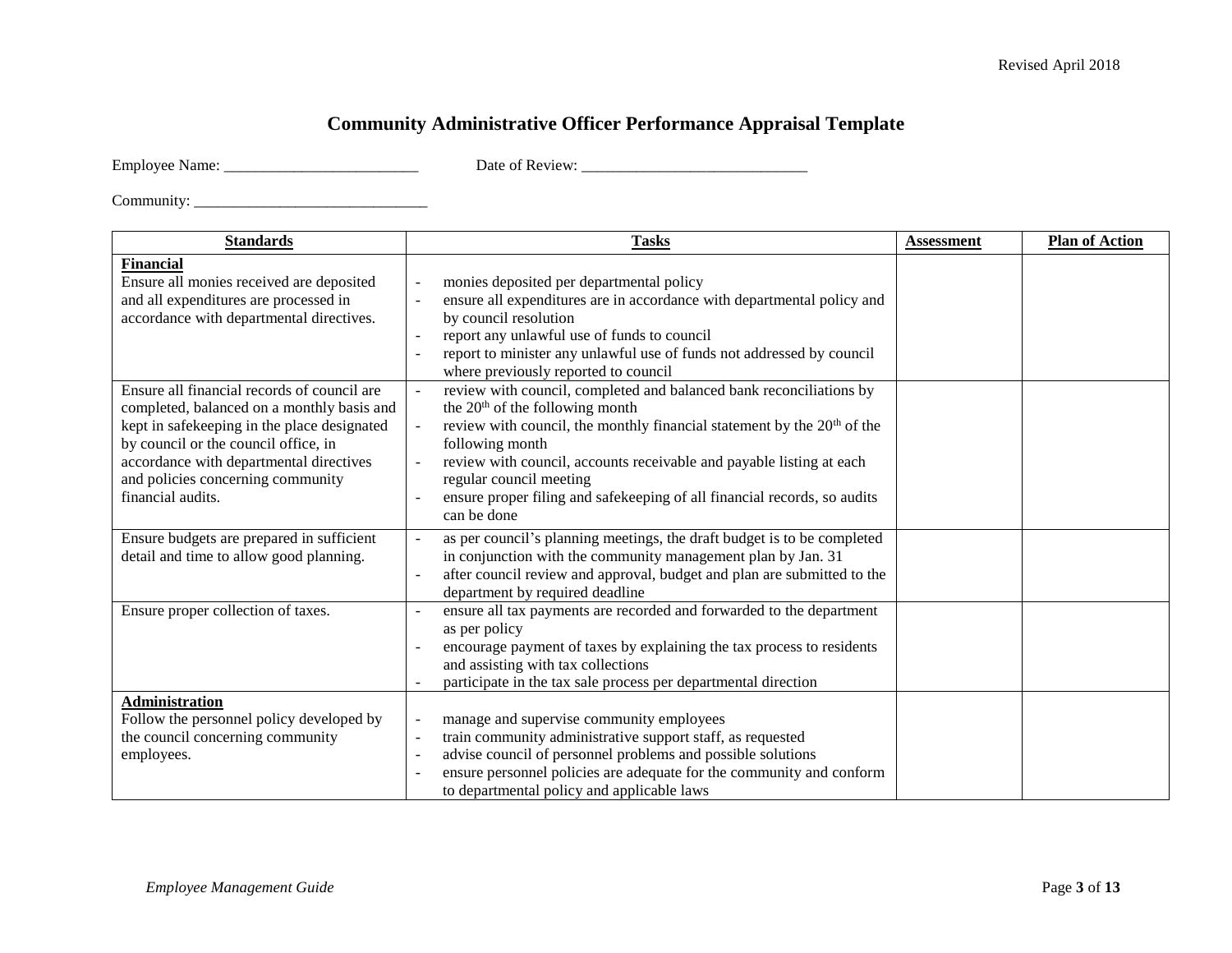| <b>Standards</b>                                                                                                                                                                                                                                                                                                                                                                                                                                                                                                                             | <b>Tasks</b>                                                                                                                                                                                                                                                                                                                                                                                                                                                                                                                                                                                                                                                                                                                                                                                                                                                                                                                                                                                                       | <b>Assessment</b> | <b>Plan of Action</b> |
|----------------------------------------------------------------------------------------------------------------------------------------------------------------------------------------------------------------------------------------------------------------------------------------------------------------------------------------------------------------------------------------------------------------------------------------------------------------------------------------------------------------------------------------------|--------------------------------------------------------------------------------------------------------------------------------------------------------------------------------------------------------------------------------------------------------------------------------------------------------------------------------------------------------------------------------------------------------------------------------------------------------------------------------------------------------------------------------------------------------------------------------------------------------------------------------------------------------------------------------------------------------------------------------------------------------------------------------------------------------------------------------------------------------------------------------------------------------------------------------------------------------------------------------------------------------------------|-------------------|-----------------------|
| Ensure all pertinent correspondence,<br>financial information and council business<br>items are presented at the council meeting<br>and/or are responded to in proper manner<br>and filed in an acceptable filing system.<br>Ensure proper agendas and minutes of all<br>council meetings are prepared and<br>distributed to proper agencies.<br><b>Municipal Services</b><br>Ensure the terms and conditions of any<br>funding agreement are followed.<br>Ensure all government regulations, bylaws<br>and council directions are followed. | prepare a list of all correspondence and business for council to deal<br>with at the council meeting<br>ensure correspondence is responded to, per council's direction<br>ensure proper files are maintained for all council records<br>ensure agendas are prepared and distributed to council members prior<br>to the meeting<br>ensure minutes and resolutions are sent to applicable parties<br>review any programs or agreements council is considering entering<br>into and advise council of any implications (financial or otherwise)<br>before agreement is signed<br>ensure terms and conditions of agreements entered into are adhered to<br>assist council through research and advice, supervision of budgeting,<br>procedures and policies, financing, organizing, planning, analyzing,<br>interpreting and evaluating the community needs relating to<br>infrastructure and general community growth for the development and<br>establishment of local municipal services as defined in The Northern |                   |                       |
|                                                                                                                                                                                                                                                                                                                                                                                                                                                                                                                                              | <b>Affairs Act</b><br>assist council to liaise with other government agencies to ensure<br>$\sim$<br>maximum benefit to the community and government departments<br>assist council and the community in understanding their<br>responsibilities through advice and supervision on procedures,<br>resolutions, bylaws, project development and management, election<br>procedures and the various alternatives and implications of the same                                                                                                                                                                                                                                                                                                                                                                                                                                                                                                                                                                         |                   |                       |
| <b>Other</b><br>Participate in training sessions.                                                                                                                                                                                                                                                                                                                                                                                                                                                                                            | attend all training courses, as required                                                                                                                                                                                                                                                                                                                                                                                                                                                                                                                                                                                                                                                                                                                                                                                                                                                                                                                                                                           |                   |                       |
| <b>Employer's Comments:</b>                                                                                                                                                                                                                                                                                                                                                                                                                                                                                                                  | <b>Employee's Comments:</b>                                                                                                                                                                                                                                                                                                                                                                                                                                                                                                                                                                                                                                                                                                                                                                                                                                                                                                                                                                                        |                   |                       |
|                                                                                                                                                                                                                                                                                                                                                                                                                                                                                                                                              |                                                                                                                                                                                                                                                                                                                                                                                                                                                                                                                                                                                                                                                                                                                                                                                                                                                                                                                                                                                                                    |                   |                       |

\_\_\_\_\_\_\_\_\_\_\_\_\_\_\_\_\_\_\_\_\_\_\_\_\_\_\_\_\_\_\_\_\_\_\_\_\_\_\_ \_\_\_\_\_\_\_\_\_\_\_\_\_\_\_\_\_\_\_\_\_\_\_\_\_\_\_\_\_\_\_\_\_\_\_\_\_\_

Employer's Signature Employee's Signature

Date: \_\_\_\_\_\_\_\_\_\_\_\_\_\_\_\_\_\_\_\_\_\_\_\_\_\_\_\_\_\_\_\_\_\_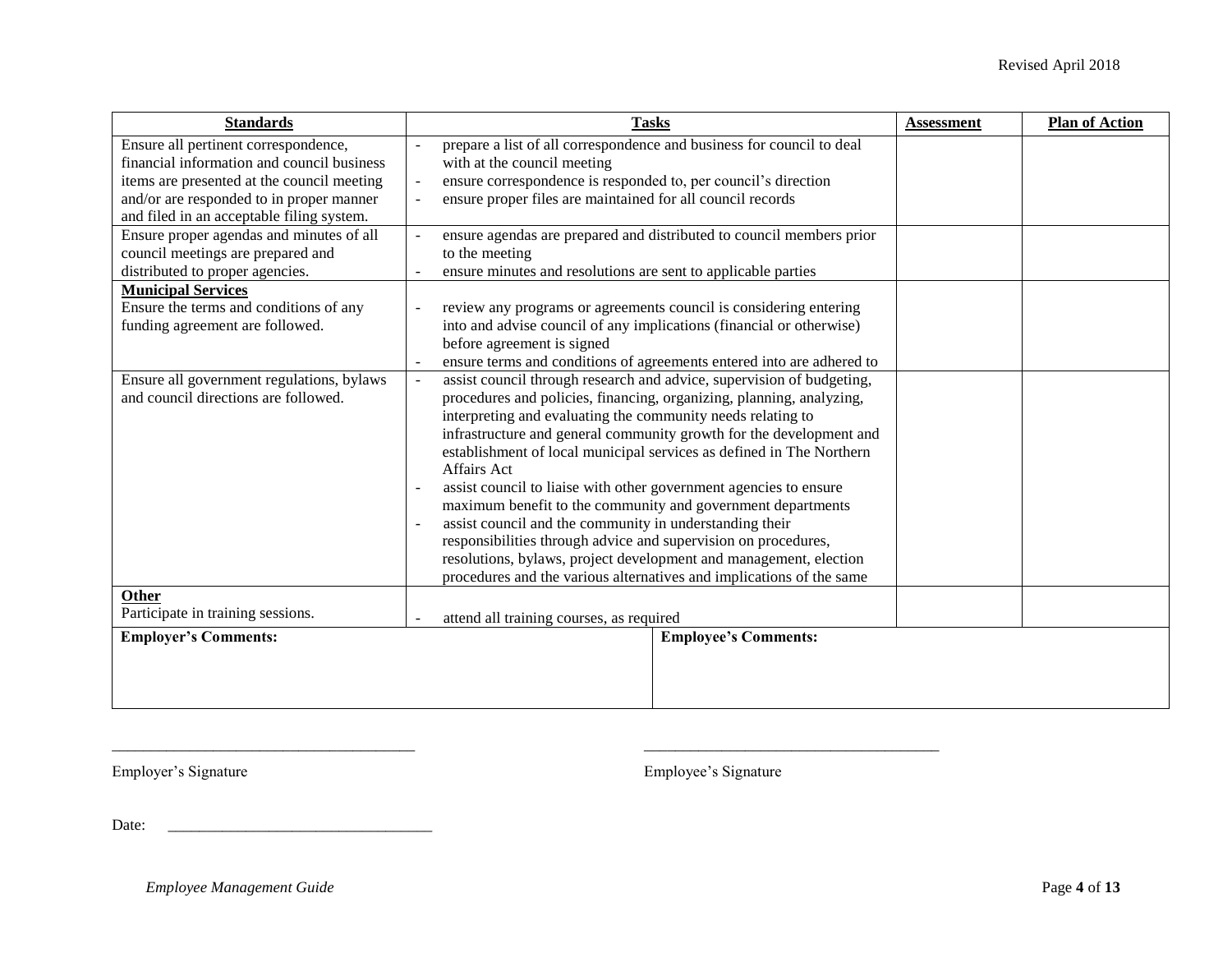## **Public Works Employee Performance Appraisal Template**

|  | <b>Employee Name:</b> |
|--|-----------------------|
|  |                       |

Employee Name: \_\_\_\_\_\_\_\_\_\_\_\_\_\_\_\_\_\_\_\_\_\_\_\_\_ Date of Review: \_\_\_\_\_\_\_\_\_\_\_\_\_\_\_\_\_\_\_\_\_\_\_\_\_\_\_\_\_

| <b>Standards</b>                                                                                                                                                                                            | <b>Tasks</b>                                                                                                                                                                                                                                                                                                                                                                                                                                                                                                                                                                                                                                                                                                                                                                                                                                                                                                                                                                                                                                                                                                                                                                                                                                                                                                                                                                                                                                                                                                   | Assessment | <b>Plan of Action</b> |
|-------------------------------------------------------------------------------------------------------------------------------------------------------------------------------------------------------------|----------------------------------------------------------------------------------------------------------------------------------------------------------------------------------------------------------------------------------------------------------------------------------------------------------------------------------------------------------------------------------------------------------------------------------------------------------------------------------------------------------------------------------------------------------------------------------------------------------------------------------------------------------------------------------------------------------------------------------------------------------------------------------------------------------------------------------------------------------------------------------------------------------------------------------------------------------------------------------------------------------------------------------------------------------------------------------------------------------------------------------------------------------------------------------------------------------------------------------------------------------------------------------------------------------------------------------------------------------------------------------------------------------------------------------------------------------------------------------------------------------------|------------|-----------------------|
| <b>Water Treatment Plant and</b><br><b>Distribution Systems</b><br>Ensure treatment and distribution<br>of a safe supply of potable water<br>to the community, meets<br>Manitoba government<br>regulations. | record all meter readings as required by the Manitoba government<br>take daily water tests and record results as required by the Manitoba government<br>collect the required samples and submit for analysis as required and have results<br>forwarded to Manitoba Sustainable Development<br>check all components of the system(s) daily for proper operation<br>perform and record all required servicing as stated in the operation manual<br>prepare all chemical solutions and backwash and/or replace filters in accordance<br>with the operation manual and record on maintenance management system<br>(MMS)<br>ensure all thermostats are set and functioning at proper operating levels<br>check all main and backup system(s) where provided<br>$\overline{\phantom{a}}$<br>maintain the system in a clean and orderly condition and ensure facilities are<br>secured with locks<br>report to council any system failures and take necessary remedial action to<br>prevent freezing damage to components of the system<br>take all reasonable steps and precautions to ensure a safe potable water supply<br>for the community<br>complete all training courses to attain the required level of certification to<br>operate the facility<br>notify council in writing of any needed repair to the facility and be on site when<br>the facility is open to the public as required by regulation<br>maintain logbook (records) of work done and problems reported and how the<br>problem was corrected |            |                       |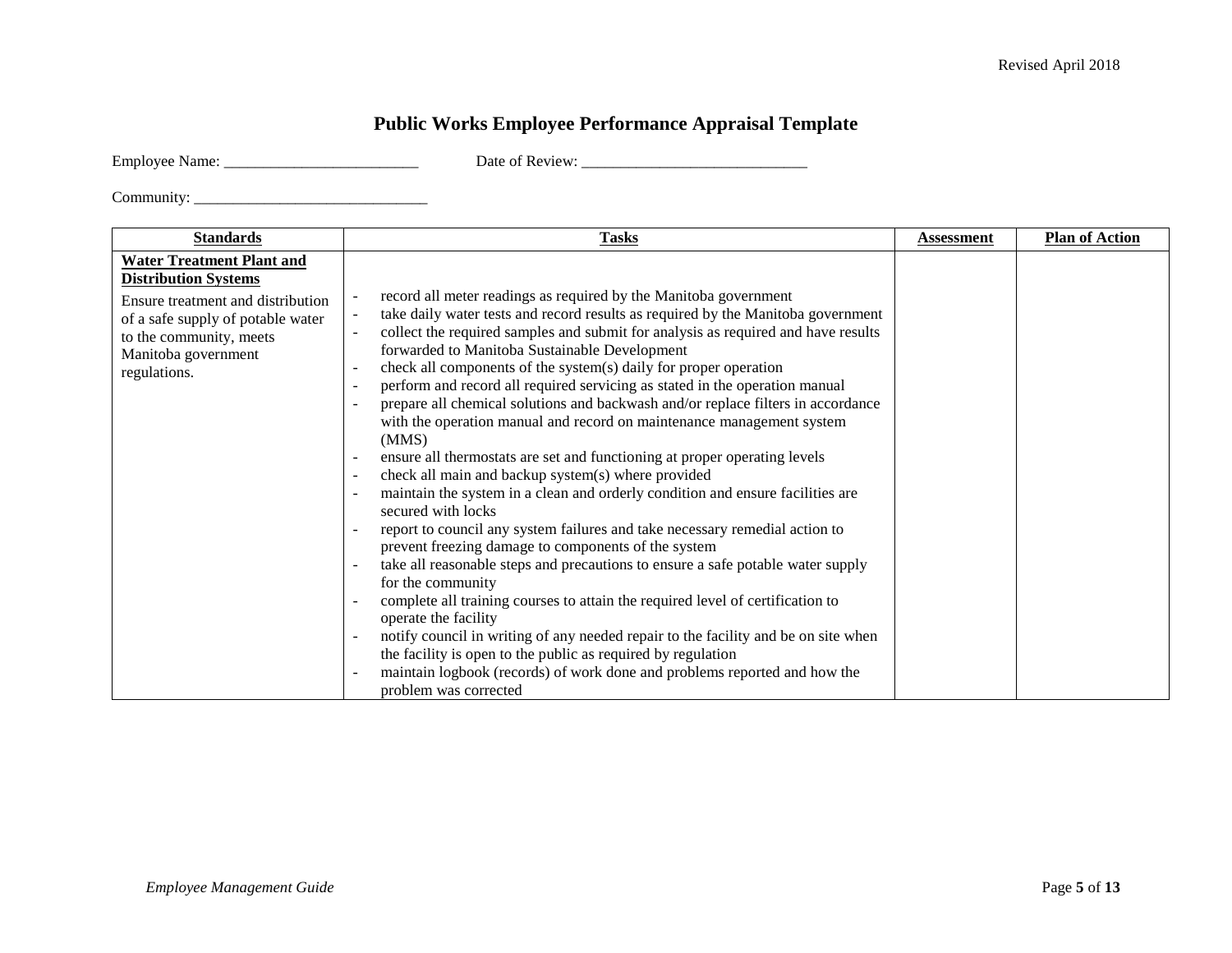| <b>Standards</b>                                                                                                                                                                   | <b>Tasks</b>                                                                                                                                                                                                                                                                                                                                                                                                                                                                                                                                                                                                                                                                                                                                                                                                                                                                                                                                                                                                                                                                                                                                                                                                                                          | <b>Assessment</b> | <b>Plan of Action</b> |
|------------------------------------------------------------------------------------------------------------------------------------------------------------------------------------|-------------------------------------------------------------------------------------------------------------------------------------------------------------------------------------------------------------------------------------------------------------------------------------------------------------------------------------------------------------------------------------------------------------------------------------------------------------------------------------------------------------------------------------------------------------------------------------------------------------------------------------------------------------------------------------------------------------------------------------------------------------------------------------------------------------------------------------------------------------------------------------------------------------------------------------------------------------------------------------------------------------------------------------------------------------------------------------------------------------------------------------------------------------------------------------------------------------------------------------------------------|-------------------|-----------------------|
| <b>Wastewater Treatment and</b><br><b>Collection Systems</b><br>Ensure collection and treating of<br>all wastewater in the community,<br>meets Manitoba government<br>regulations. | take daily tests and record results as required by the Manitoba government<br>collect required samples and submit for analysis as required and have results<br>forwarded to Manitoba Sustainable Development<br>check all components of the system(s) daily for proper operation<br>perform and record all required servicing as stated in the operation manual<br>$\sim$<br>ensure all thermostats are set and functioning at proper operating levels<br>check all main and backup system(s) where provided<br>maintain the system in a clean and orderly condition and ensure facilities are<br>secured with locks<br>report to council any system failures and take necessary remedial action to<br>prevent freezing damage to components of the system<br>take all reasonable steps and precautions to ensure effluent discharge meets<br>license requirements at all times<br>complete all training courses to attain the required level of certification to<br>operate the facility<br>notify council in writing of any needed repair to the facility and be on site when<br>the facility is open to the public as required by regulation<br>maintain logbook (records) of work done and problems reported and how the<br>problem was corrected |                   |                       |
| Maintain and supply the service<br>of collecting and disposing of<br>solid waste generated in the<br>community, meeting Manitoba<br>government regulations.                        | provide garbage collection on a weekly basis (<br>$day(s)$ per week)<br>maintain the local waste disposal site in a neat, reasonably tidy condition and do<br>not engage in burning at any time whatsoever, unless in possession of a burning<br>permit<br>collect only such garbage as is placed in appropriate bags or secured and placed<br>in enclosed containers and in the event the employee determines that certain<br>residences have not placed their garbage in appropriate bags or containers, notify<br>council of the name and/or location of said residence<br>be responsible for the operation and maintenance of the waste disposal site and<br>equipment as provided by council<br>record activities on MMS<br>notify council of any needed repairs to the site or equipment<br>$\overline{\phantom{a}}$<br>be responsible for sorting of all bulky objects such as fridges, stoves, tires,<br>burnables, etc. to a specific location at the waste disposal site                                                                                                                                                                                                                                                                    |                   |                       |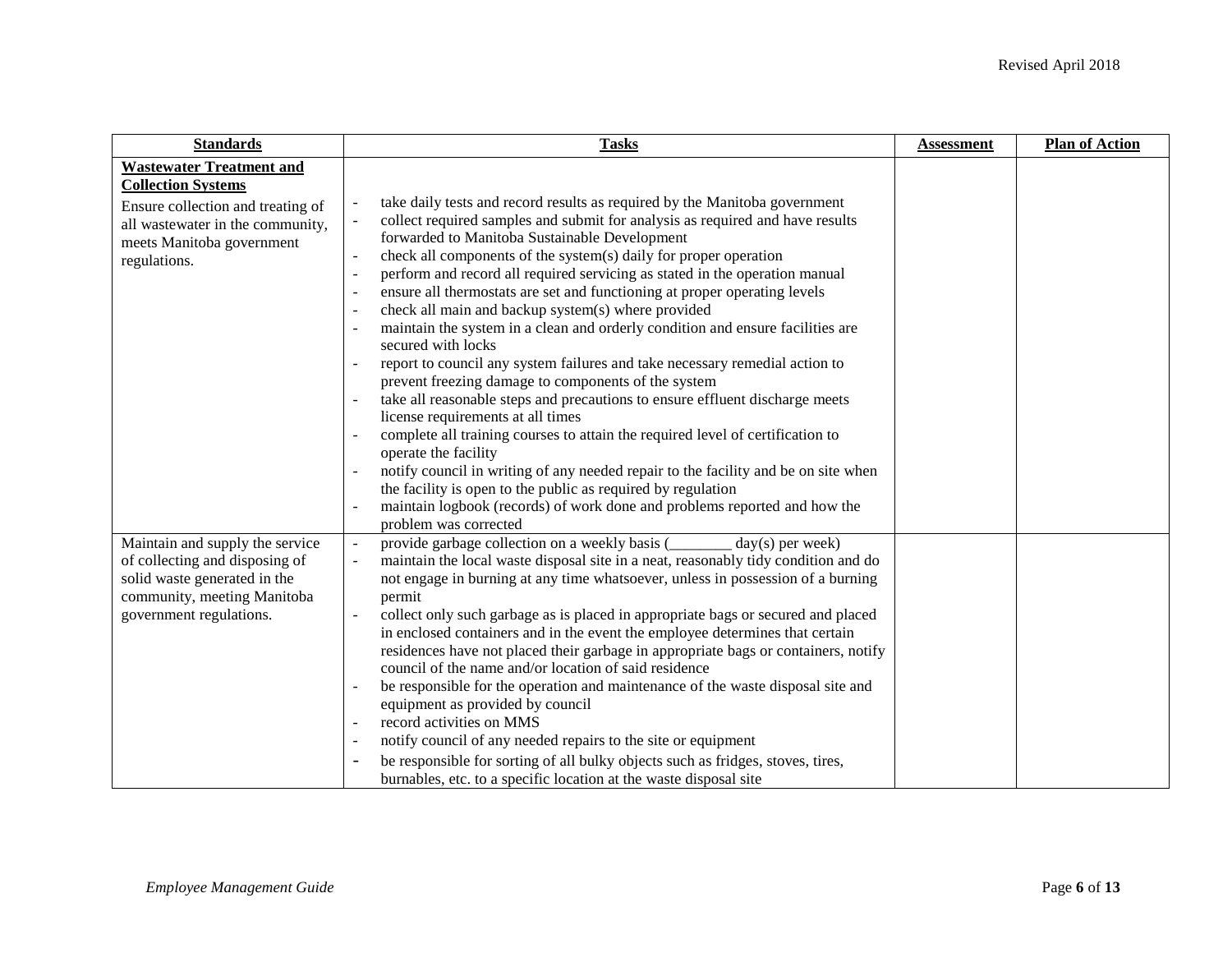| <b>Standards</b>                                                                                                                                                             | <b>Tasks</b>                                                                                                                                                                                                                                                                                                                                                                                                                                                                                                                                                                                                                                                                                                   | <b>Assessment</b> | <b>Plan of Action</b> |
|------------------------------------------------------------------------------------------------------------------------------------------------------------------------------|----------------------------------------------------------------------------------------------------------------------------------------------------------------------------------------------------------------------------------------------------------------------------------------------------------------------------------------------------------------------------------------------------------------------------------------------------------------------------------------------------------------------------------------------------------------------------------------------------------------------------------------------------------------------------------------------------------------|-------------------|-----------------------|
| <b>Maintenance of Community</b><br><b>Infrastructure</b><br>Maintain all community buildings<br>in an efficient manner using a<br>maintenance management system<br>$(MMS)$ . | ensure caretaking/cleaning of community buildings<br>ensure inspections of infrastructure to facilitate repairs as required<br>keep all doorways, stairs, steps and driveways clear of ice and snow at all times<br>ensure all buildings are locked and secure at the end of each day<br>reading and recording of hydro meters on infrastructure<br>$\blacksquare$<br>use the MMS to record repairs, projects and daily routines<br>notify council in writing of any needed repair to the facility and be on site when<br>$\blacksquare$<br>the facility is open to the public as required by regulation<br>maintain logbook (records) of work done and problems reported and how the<br>problem was corrected |                   |                       |
| Maintain community parks,<br>playgrounds, yards and green<br>spaces.                                                                                                         | keep all park and playground equipment in safe working condition<br>$\blacksquare$<br>clean up fallen trees, rake and cut grass as required<br>$\overline{\phantom{a}}$<br>maintain gardens, plants and trees as required by council<br>$\overline{\phantom{a}}$                                                                                                                                                                                                                                                                                                                                                                                                                                               |                   |                       |
| Maintain community roads,<br>ditches and drainage.                                                                                                                           | advise council of road(s) needing repair, gravel, grading, culverts or<br>÷,<br>snowplowing and seek approval to complete work required<br>keep ditches, drainage and culverts free of garbage and brush<br>thaw out frozen culverts and clear ice dams during spring thaw/runoff<br>keep records of work on MMS<br>$\blacksquare$                                                                                                                                                                                                                                                                                                                                                                             |                   |                       |
| Maintain community skating and<br>curling rinks.                                                                                                                             | keep the rink in order and repair, if required<br>$\blacksquare$<br>check all lights and fuel supply<br>flood rink and paint lines<br>$\overline{a}$<br>remove snow from rink<br>ensure only qualified people work on artificial ice plants<br>$\overline{\phantom{a}}$<br>record duties on MMS<br>$\overline{a}$                                                                                                                                                                                                                                                                                                                                                                                              |                   |                       |
| Maintain community cemetery.                                                                                                                                                 | maintain fence around the cemetery and keep cemetery yard cut and clean<br>$\ddot{\phantom{1}}$                                                                                                                                                                                                                                                                                                                                                                                                                                                                                                                                                                                                                |                   |                       |
| <b>Equipment Maintenance</b><br>Maintain all community<br>equipment large and small in a<br>safe and operable condition.                                                     | implement and use of a MMS or logbooks for community equipment<br>ensure all required services as stated in manuals are completed to ensure validity<br>of warranties<br>ensure all equipment is stored safely and securely as directed by council<br>ensure all license and safety inspections are current for applicable equipment<br>notify council in writing and record all repairs, cost and who completed repairs<br>allow only licensed/trained personnel to operate community equipment                                                                                                                                                                                                               |                   |                       |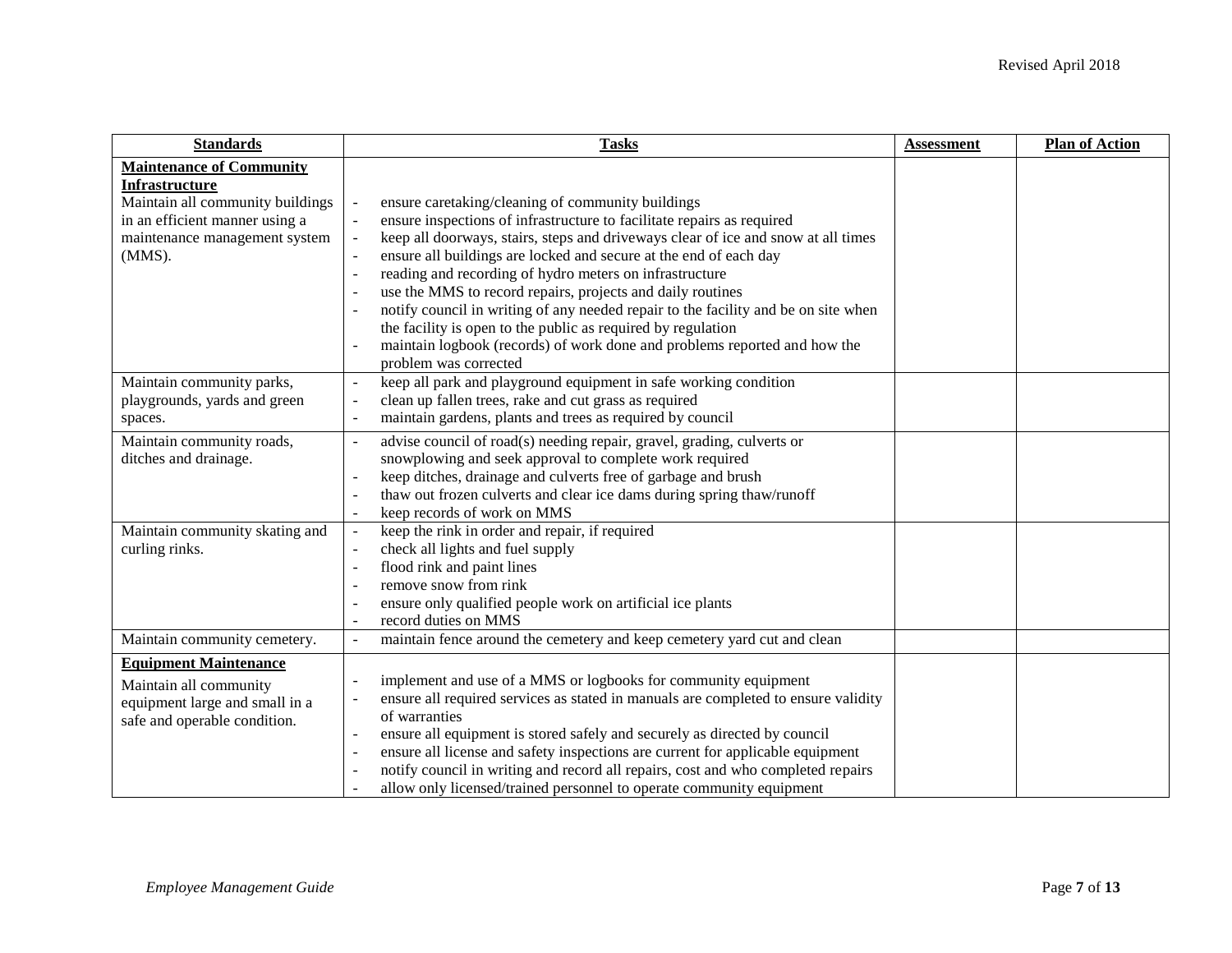| <b>Standards</b>                                                                                            | <b>Tasks</b>                                                                                                                                                                                | <b>Assessment</b> | <b>Plan of Action</b> |
|-------------------------------------------------------------------------------------------------------------|---------------------------------------------------------------------------------------------------------------------------------------------------------------------------------------------|-------------------|-----------------------|
| <b>Personal Protective Equipment</b><br>Maintain all personal protective<br>equipment and wear as required. | ensure all personal protective equipment meets industry standards and is<br>maintained according to manufacturer's instructions<br>ensure personal protective equipment is worn as required |                   |                       |
| <b>Employer's Comments:</b>                                                                                 | <b>Employee's Comments:</b>                                                                                                                                                                 |                   |                       |

 $\frac{1}{2}$  ,  $\frac{1}{2}$  ,  $\frac{1}{2}$  ,  $\frac{1}{2}$  ,  $\frac{1}{2}$  ,  $\frac{1}{2}$  ,  $\frac{1}{2}$  ,  $\frac{1}{2}$  ,  $\frac{1}{2}$  ,  $\frac{1}{2}$  ,  $\frac{1}{2}$  ,  $\frac{1}{2}$  ,  $\frac{1}{2}$  ,  $\frac{1}{2}$  ,  $\frac{1}{2}$  ,  $\frac{1}{2}$  ,  $\frac{1}{2}$  ,  $\frac{1}{2}$  ,  $\frac{1$ 

Employer's Signature Employee's Signature

Date: \_\_\_\_\_\_\_\_\_\_\_\_\_\_\_\_\_\_\_\_\_\_\_\_\_\_\_\_\_\_\_\_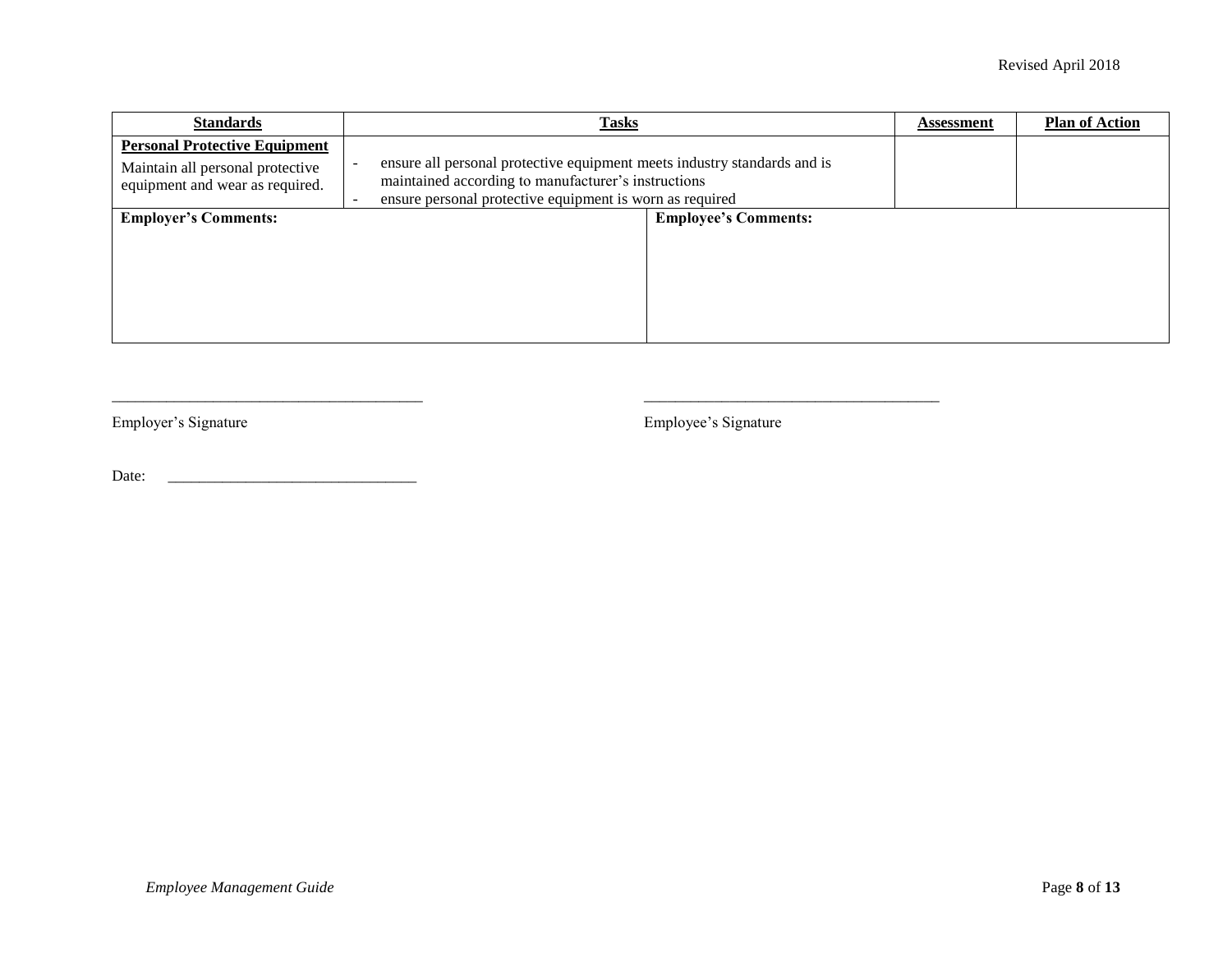## **Recreation Director Performance Appraisal Template**

| <b>Employee Name:</b> |  |
|-----------------------|--|
|-----------------------|--|

Employee Name: \_\_\_\_\_\_\_\_\_\_\_\_\_\_\_\_\_\_\_\_\_\_\_\_\_ Date of Review: \_\_\_\_\_\_\_\_\_\_\_\_\_\_\_\_\_\_\_\_\_\_\_\_\_\_\_\_\_

| <b>Standards</b>                                                                                                                           | <b>Tasks</b>                                                                                                                                                                                                                                                                                                                                                                                                | <b>Assessment</b> | <b>Plan of Action</b> |
|--------------------------------------------------------------------------------------------------------------------------------------------|-------------------------------------------------------------------------------------------------------------------------------------------------------------------------------------------------------------------------------------------------------------------------------------------------------------------------------------------------------------------------------------------------------------|-------------------|-----------------------|
| <b>Programs</b><br>Assess community needs on an ongoing<br>basis.                                                                          | develop and deliver a community needs assessment<br>$\equiv$<br>analyze and evaluate data and present findings to recreation and wellness<br>$\blacksquare$<br>committee and/or supervisor for action<br>communicate regularly with residents for feedback and suggestions                                                                                                                                  |                   |                       |
| Support community groups and<br>organizations in the development and<br>delivery of recreation and wellness<br>programs.                   | network with community organizations that provide recreation and<br>$\blacksquare$<br>wellness services through meetings and sharing of information and<br>resources<br>assist clubs and organizations in their development<br>$\blacksquare$<br>support existing clubs and organizations<br>attend meetings on behalf of the community in areas of recreation and<br>٠<br>wellness and program development |                   |                       |
| Help develop the annual recreation and<br>wellness plan.                                                                                   | work with council and recreation committee/groups to help develop annual<br>$\equiv$<br>recreation and wellness plan<br>monitor and evaluate annual plan on a monthly basis<br>$\blacksquare$<br>prepare a report on the plan (April to September due October 30) and<br>(October to March due April 30)                                                                                                    |                   |                       |
| Implement the recreation and wellness<br>plan through the development,<br>promotion and delivery of recreation<br>and wellness objectives. | ensure programming for all genders<br>$\blacksquare$<br>ensure a variety of opportunities are available - physical, artistic, cultural,<br>$\overline{\phantom{a}}$<br>educational and social<br>ensure programs are available for all ages<br>$\blacksquare$<br>promote programs and opportunities through newsletters, posters and the<br>school                                                          |                   |                       |
| <b>Promotion</b><br>Promote programs and events to the<br>entire community.                                                                | develop a promotion plan to include timely posters, flyers, radio ads, bingo<br>announcements, newsletters, house visits<br>implement the promotion plan for every program and event as outlined in<br>$\overline{a}$<br>the recreation and wellness plan                                                                                                                                                   |                   |                       |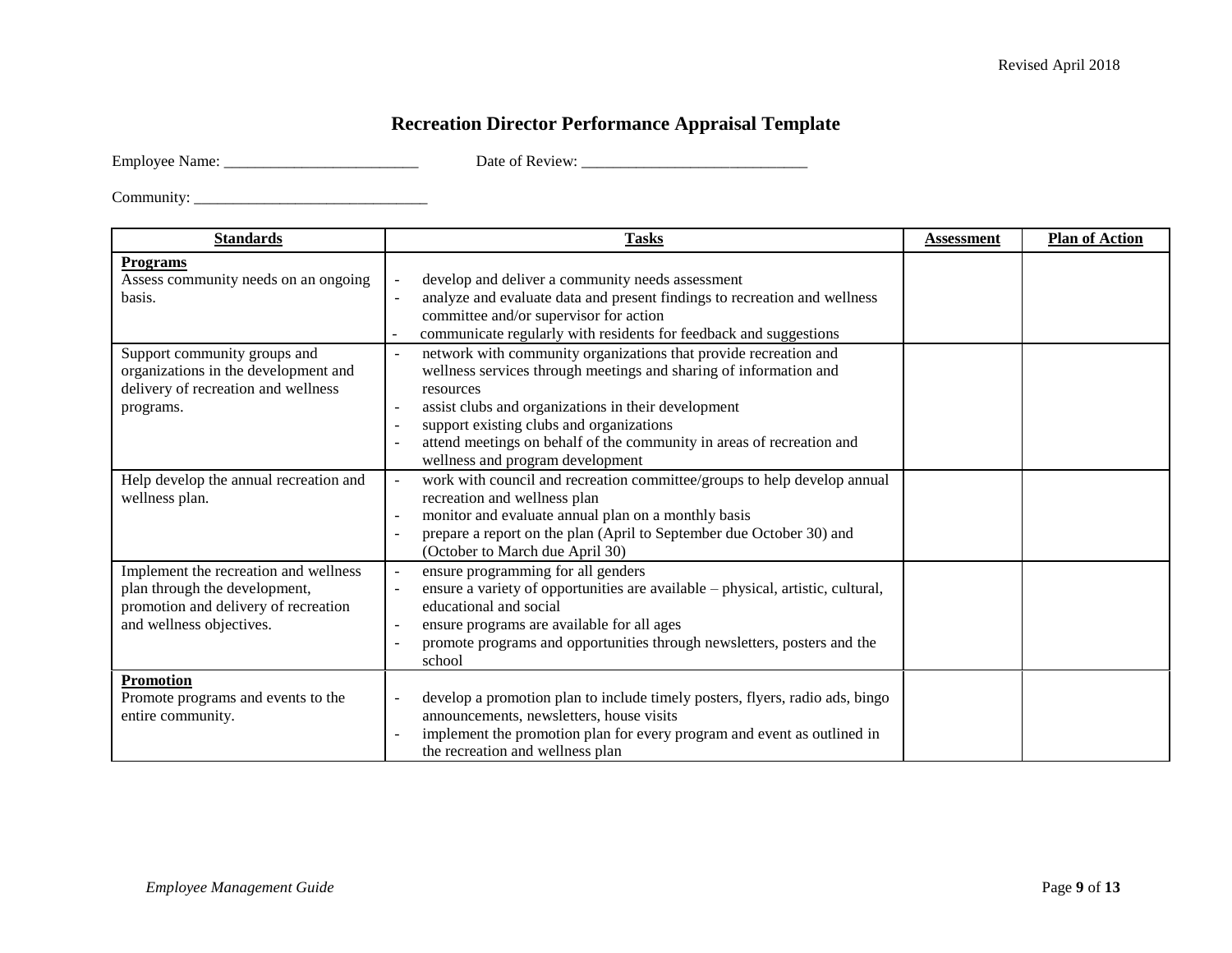| <b>Standards</b>                                      | <b>Tasks</b>                                                                                | <b>Assessment</b> | <b>Plan of Action</b> |
|-------------------------------------------------------|---------------------------------------------------------------------------------------------|-------------------|-----------------------|
| <b>Training</b><br>Develop skills to plan and deliver | attend recreation workshops and conferences as approved by council, ex.                     |                   |                       |
| effective programs by participating in                | Recreation Connections Manitoba provincial conference in Winnipeg                           |                   |                       |
| available training sessions and                       | attend and participate in regional meetings and groups such as Indigenous<br>$\overline{a}$ |                   |                       |
| workshops.                                            | games committees and physical activity groups.                                              |                   |                       |
| <b>Facilities and Equipment</b>                       |                                                                                             |                   |                       |
| Ensure safety precautions are followed                | provide a written report of unsafe recreation facilities/areas to council<br>$\sim$         |                   |                       |
| in programming of recreation areas and                | immediately on discovery                                                                    |                   |                       |
| facilities.                                           | ensure proper safety equipment is used in all activities<br>$\overline{\phantom{a}}$        |                   |                       |
|                                                       | ensure safety rules are followed during program delivery<br>$\blacksquare$                  |                   |                       |
| Coordinate scheduling of recreation                   | develop monthly schedules for recreation facilities<br>$\blacksquare$                       |                   |                       |
| facilities and areas.                                 | ensure fair treatment of all groups and organizations when scheduling                       |                   |                       |
| Responsible for maintenance and                       | maintain inventory of all recreation equipment<br>$\overline{a}$                            |                   |                       |
| safekeeping of all recreation equipment.              | maintain record of recreation equipment damaged and repairs required<br>$\blacksquare$      |                   |                       |
| Organization                                          |                                                                                             |                   |                       |
| Provide council with monthly reports.                 | prepare monthly recreation and wellness reports<br>$\sim$                                   |                   |                       |
|                                                       | attend monthly council meetings or special meetings to discuss reports and                  |                   |                       |
|                                                       | other recreation business                                                                   |                   |                       |
| Maintain program evaluation records.                  | document and evaluate programs for future reference<br>$\blacksquare$                       |                   |                       |
| Support the development of committees,                | identify the need to organize committees for specific programs or events<br>$\blacksquare$  |                   |                       |
| as required, to assist in running various             | support these committees to ensure effective communication and<br>$\blacksquare$            |                   |                       |
| programs and events.                                  | successful outcomes                                                                         |                   |                       |
| Attend community groups and club                      | when requested, and at least once a year, attend meetings with various<br>$\blacksquare$    |                   |                       |
| meetings as required.                                 | community groups to maintain communication                                                  |                   |                       |
| Active communication with supervisor.                 | meet on a weekly or bi-weekly basis<br>$\equiv$                                             |                   |                       |
|                                                       | meet with supervisor who will complete performance appraisal once a year                    |                   |                       |
| <b>Financial Management</b>                           |                                                                                             |                   |                       |
| Ensure funds received are managed                     | assist with preparation of annual recreation and wellness budget<br>$\blacksquare$          |                   |                       |
| effectively to deliver the recreation and             | assist in fundraising activities when necessary<br>$\blacksquare$                           |                   |                       |
| wellness plan.                                        | research and apply for grants and funding on a timely basis (before the                     |                   |                       |
|                                                       | deadlines)                                                                                  |                   |                       |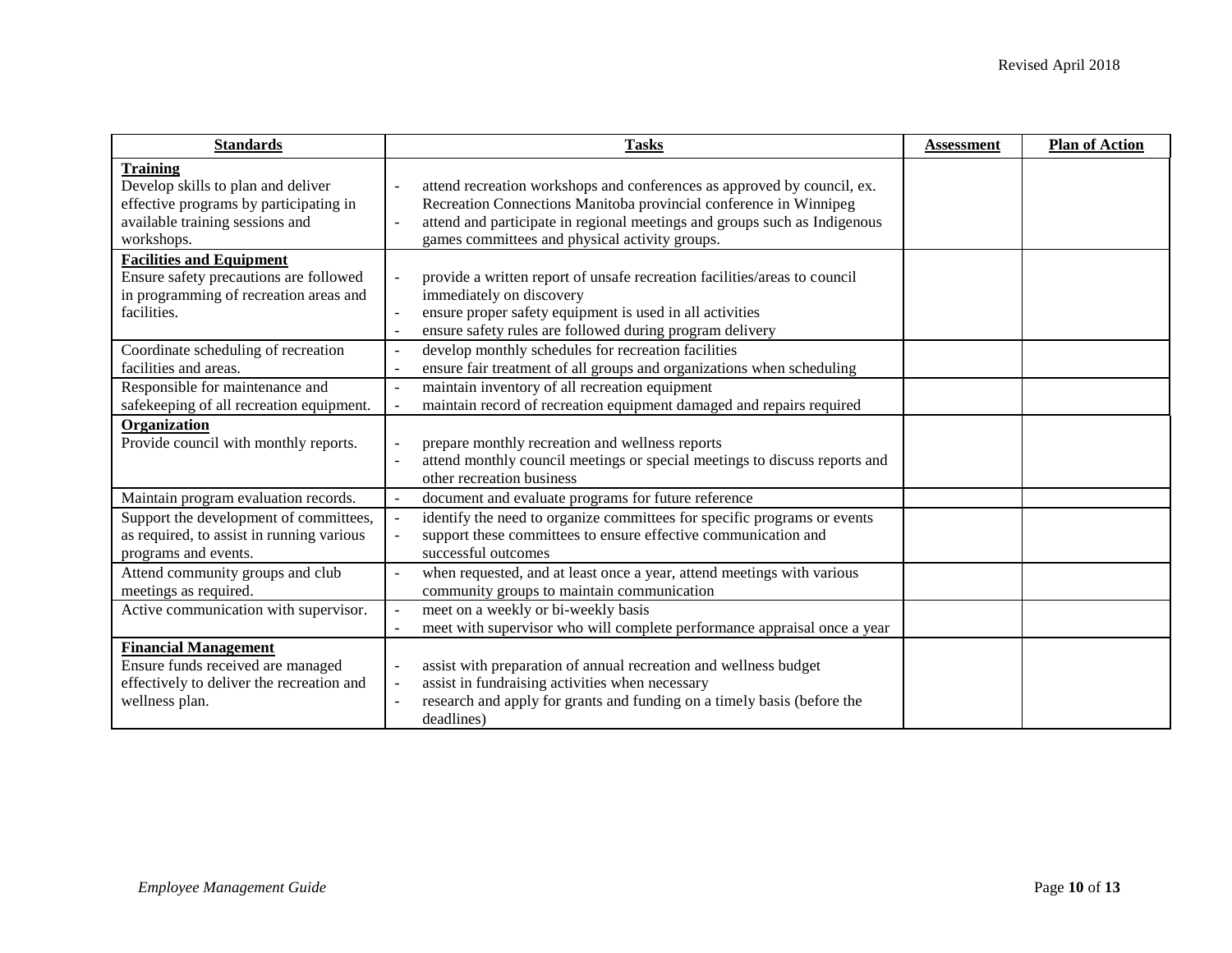| <b>Standards</b>                                                                                                                                              | <b>Tasks</b>                                                                                                                                                                                                                                                                                                                                                                                                                                                     | <b>Assessment</b> | <b>Plan of Action</b> |
|---------------------------------------------------------------------------------------------------------------------------------------------------------------|------------------------------------------------------------------------------------------------------------------------------------------------------------------------------------------------------------------------------------------------------------------------------------------------------------------------------------------------------------------------------------------------------------------------------------------------------------------|-------------------|-----------------------|
| Liaison<br>Be the active recreation and wellness<br>contact of the community.                                                                                 | communicate with the department regional office on a regular basis or as<br>required<br>communicate with the Health, Seniors and Active Living regional office,<br>$\blacksquare$<br>Municipal Relations regional office, Sport Manitoba and other stakeholders<br>on a regular basis to keep up to date on opportunities and grant programs<br>promote programs and opportunities happening outside the community<br>within the community                       |                   |                       |
| <b>Volunteers</b><br>Recruit and support community<br>volunteers.                                                                                             | ensure orientation and training of volunteers<br>$\overline{\phantom{a}}$<br>develop volunteer job description<br>$\overline{\phantom{a}}$<br>identify and contact potential community volunteers<br>develop a volunteer recognition program<br>$\sim$<br>provide opportunities for volunteer development such as clinics or<br>leadership workshops<br>assist volunteers in program development and delivery by accessing<br>resources, facilities and supplies |                   |                       |
| <b>Recreation Committee</b><br>Consult and assist the recreation<br>committee in the development and<br>delivery of recreation and wellness<br>opportunities. | assist committee to develop the annual recreation and wellness plan<br>$\sim$<br>involve committee members in the implementation of programs<br>$\blacksquare$<br>attend and participate in monthly meetings to provide reports/updates and<br>$\overline{\phantom{a}}$<br>other information<br>provide follow-up on decisions made at recreation committee meetings<br>$\overline{\phantom{a}}$                                                                 |                   |                       |
| Professionalism<br>Report all absenteeism to supervisor.                                                                                                      | prior to<br>a.m.<br>$\blacksquare$                                                                                                                                                                                                                                                                                                                                                                                                                               |                   |                       |
| Maintain agreed upon working hours.<br>These hours are<br>per week.                                                                                           | determine working hours with supervisor<br>keep record of hours worked and report to                                                                                                                                                                                                                                                                                                                                                                             |                   |                       |
| <b>Employer's Comments:</b>                                                                                                                                   | <b>Employee's Comments:</b>                                                                                                                                                                                                                                                                                                                                                                                                                                      |                   |                       |

\_\_\_\_\_\_\_\_\_\_\_\_\_\_\_\_\_\_\_\_\_\_\_\_\_\_\_\_\_\_\_\_\_\_\_\_\_\_\_\_ \_\_\_\_\_\_\_\_\_\_\_\_\_\_\_\_\_\_\_\_\_\_\_\_\_\_\_\_\_\_\_\_\_\_\_\_\_\_

Employer's Signature Employee's Signature

Date: \_\_\_\_\_\_\_\_\_\_\_\_\_\_\_\_\_\_\_\_\_\_\_\_\_\_\_\_\_\_\_\_\_\_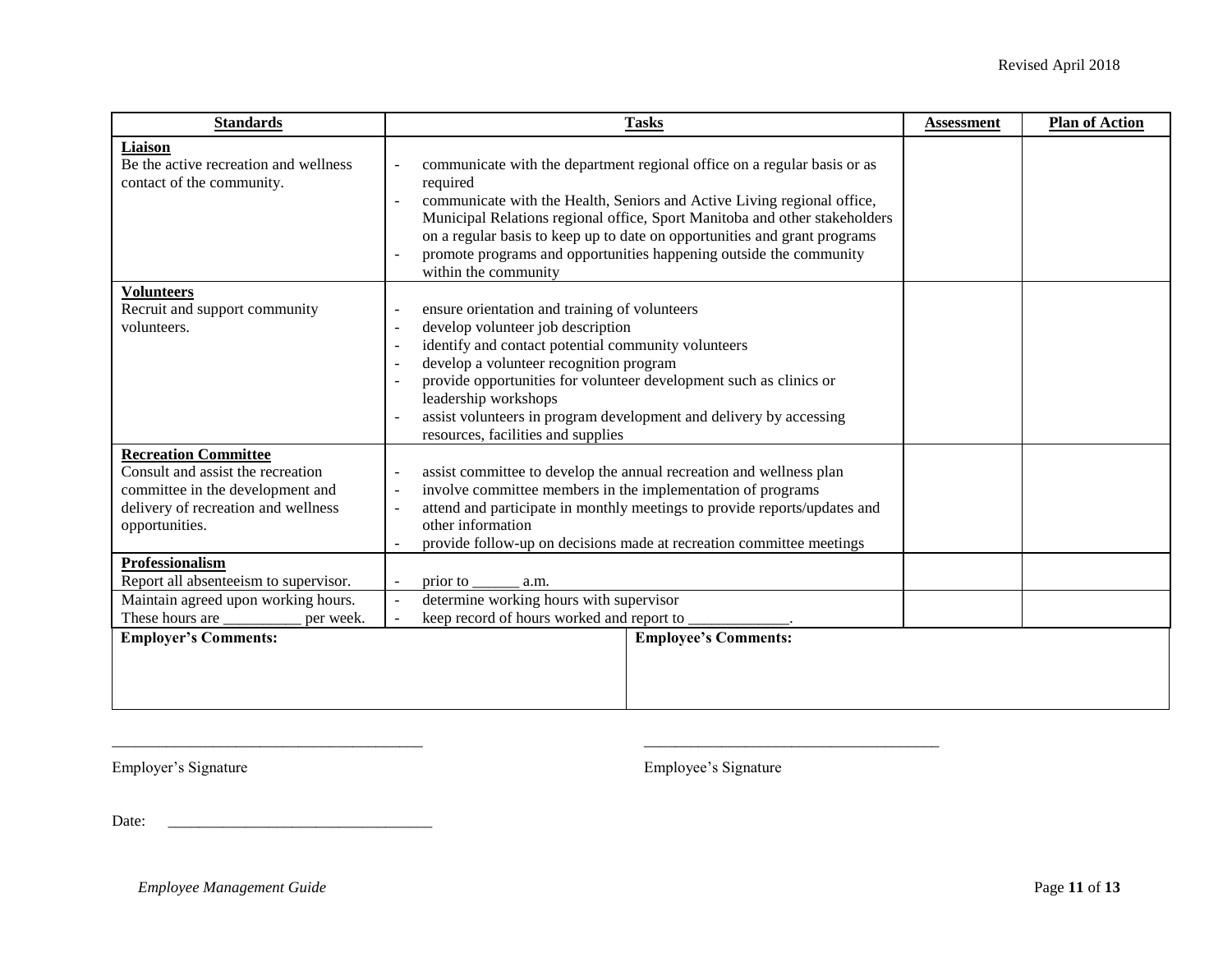## **Community Safety Officer Performance Appraisal Template**

|  | <b>Employee Name:</b> |
|--|-----------------------|
|  |                       |

Employee Name: \_\_\_\_\_\_\_\_\_\_\_\_\_\_\_\_\_\_\_\_\_\_\_\_\_ Date of Review: \_\_\_\_\_\_\_\_\_\_\_\_\_\_\_\_\_\_\_\_\_\_\_\_\_\_\_\_\_

| <b>Standards</b>                                       | <b>Tasks</b>                                                                                                                                                                                                                                                                                                                                                                                                                                                                                                                                                                                    | <b>Assessment</b> | <b>Plan of Action</b> |
|--------------------------------------------------------|-------------------------------------------------------------------------------------------------------------------------------------------------------------------------------------------------------------------------------------------------------------------------------------------------------------------------------------------------------------------------------------------------------------------------------------------------------------------------------------------------------------------------------------------------------------------------------------------------|-------------------|-----------------------|
| <b>Crime Prevention</b><br>General crime prevention.   | monitor suspicious behaviours with dashboard camera<br>$\ddot{\phantom{1}}$<br>establish crime prevention programming within the community<br>enforce community bylaws and limited enforcement abilities<br>$\sim$<br>check for vandalism<br>$\sim$<br>carry out day/night patrols as scheduled<br>$\sim$<br>work with school patrol/bus safety program, as may be requested<br>$\sim$<br>attend to family disputes, as required in limited capacity<br>refer matters to the local or nearest RCMP detachment, when<br>$\sim$<br>necessary<br>accompany the RCMP when in community, as required |                   |                       |
| Maintain visible presence in community.                | visit schools, nursing stations, airports, etc.<br>$\overline{\phantom{a}}$<br>develop rapport with children, youth, citizens<br>$\overline{\phantom{a}}$<br>be involved with and support recreational and wellness activities<br>$\overline{\phantom{a}}$<br>respond to emergency calls<br>$\sim$                                                                                                                                                                                                                                                                                              |                   |                       |
| Liaison with other agencies.                           | maintain liaison with other agencies (ex. Probation Services,<br>$\overline{a}$<br>Addictions Foundation of Manitoba, Child and Family Services, etc.),<br>as required<br>establish liaison with other communities adjacent First Nations and<br>$\sim$<br>their officers                                                                                                                                                                                                                                                                                                                       |                   |                       |
| Administration<br>Reporting.                           | provide council with monthly reports<br>provide local or nearest RCMP detachment with necessary reports<br>$\blacksquare$<br>keep record of expense reports<br>$\sim$<br>maintain confidentiality of files, reports<br>$\ddot{\phantom{1}}$<br>submit vehicle mileage and maintenance reporting                                                                                                                                                                                                                                                                                                 |                   |                       |
| Deliver documents.                                     | contact individuals for the RCMP and courts, as required                                                                                                                                                                                                                                                                                                                                                                                                                                                                                                                                        |                   |                       |
| Other.                                                 | maintain a valid Manitoba Class 5 driver's licence<br>$\blacksquare$<br>maintain job requirements                                                                                                                                                                                                                                                                                                                                                                                                                                                                                               |                   |                       |
| <b>Uniform and Equipment</b><br>Uniform and equipment. | wear uniform while on duty for identification<br>carry assigned and protective equipment, as required<br>$\blacksquare$                                                                                                                                                                                                                                                                                                                                                                                                                                                                         |                   |                       |